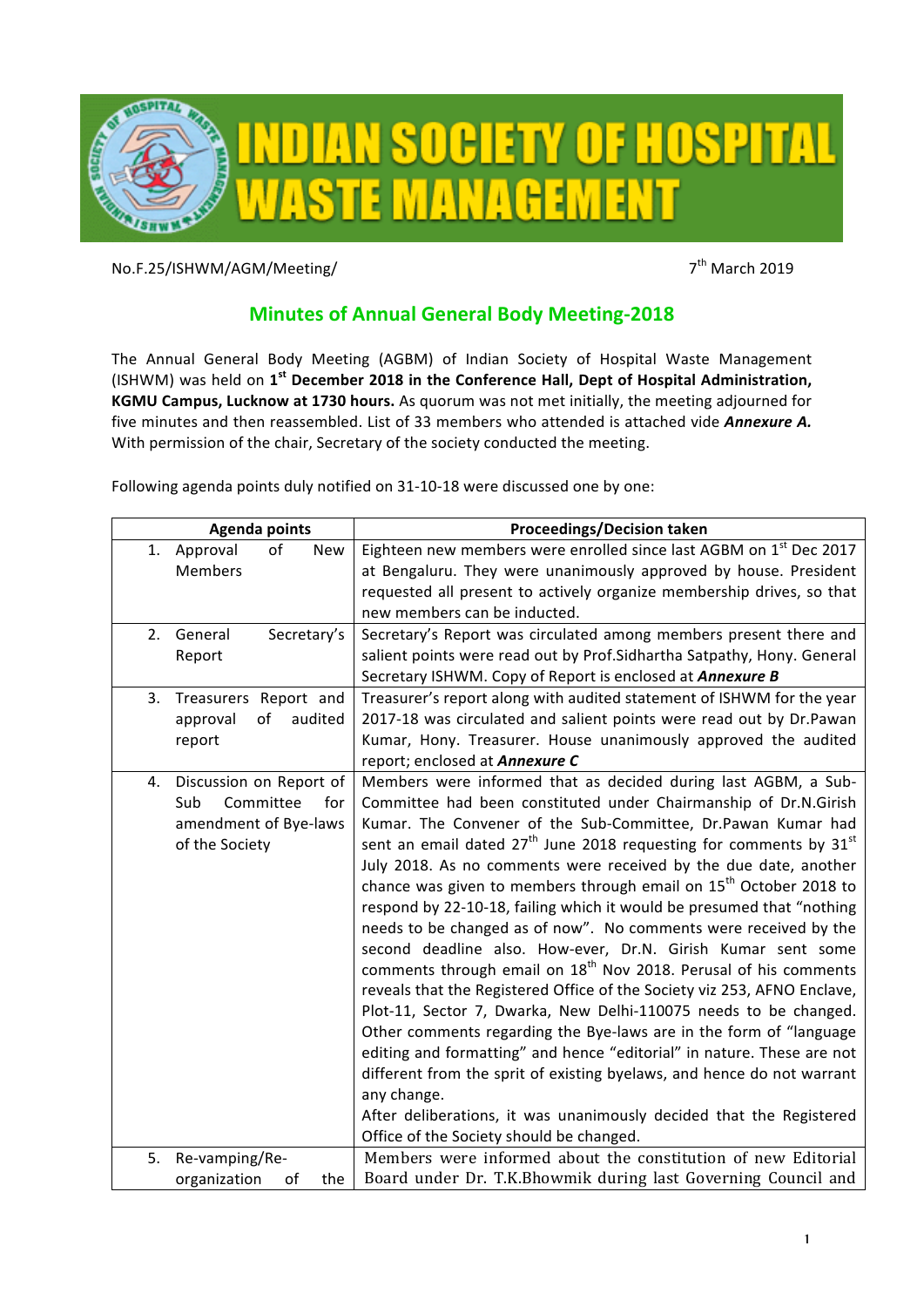| <b>Agenda points</b>                                                    | <b>Proceedings/Decision taken</b>                                                                                                                                                                                                                                                                                                                                                                                                                                                                                                                                                                                                                                                                                                                                                                                                                                                                                                                                                                                                                                                                                                                                                                                                                                                                                                                                                         |
|-------------------------------------------------------------------------|-------------------------------------------------------------------------------------------------------------------------------------------------------------------------------------------------------------------------------------------------------------------------------------------------------------------------------------------------------------------------------------------------------------------------------------------------------------------------------------------------------------------------------------------------------------------------------------------------------------------------------------------------------------------------------------------------------------------------------------------------------------------------------------------------------------------------------------------------------------------------------------------------------------------------------------------------------------------------------------------------------------------------------------------------------------------------------------------------------------------------------------------------------------------------------------------------------------------------------------------------------------------------------------------------------------------------------------------------------------------------------------------|
| Editorial<br>Board<br>for<br><b>ISHWM Journal</b>                       | AGBM in Dec 2017, and the hope that ISHWM journal would get<br>indexed with two issues in 2017-18. Hony Vice President informed<br>the members that it was the "first time that we would have<br>ISHWMCON-2018 without a journal being released", which was not<br>desirable. Hony General Secretary informed that although the<br>Editorial Committee had few meetings during this period, the<br>journal could not be taken out due to lack of good quality articles.<br>After deliberations and approval of the General Body, President<br>ISHWM requested the team from M.S Ramaiah Medical College to<br>once again take up this responsibility, in view of long history of<br>successful publication. Dr.Nanda Kumar, Sr.Associate Professor,<br>Community Medicine and Head of Division of Research and Patents,<br>M.S Ramaiah Medical College agreed to take the responsibilty of<br>Editor-in Chief and Chief with the following members of Editorial<br>Committee: Prof.Narendranath V, HoD Hosp Admn, MS Ramaiah<br>Medical College, Prof.J.Jayalakhsmi, Dept of Microbiology, PSG<br>Institute of Medical Sciences, Coimbatore, Dr.P.Kumar, Asst Prof,<br>Dept of Hospital Admninistration, AIIMS New Delhi & Dr.Balendra<br>PratapSingh, Asst Prof, KGMU, Lucknow                                                                                                           |
| for<br>6.<br>Proposal<br>next<br>Annual Conference of<br><b>ISHWM</b>   | It was unanimously decided to accept the proposal from Major General<br>S. Pareek, Executive Director, Bhagwan Mahavir Cancer Hospital, Jaipur<br>and Dr. Swarnkar from Mahatma Gandhi Medical College, Jaipur to host<br>the next year's Annual Conference- ISHWMCON 2019                                                                                                                                                                                                                                                                                                                                                                                                                                                                                                                                                                                                                                                                                                                                                                                                                                                                                                                                                                                                                                                                                                                |
| Any other item with<br>7.<br>permission of Chair:                       | President ISHWM informed the members that ISHWM life members<br>from Karnataka were desirous of opening a Karnataka Chapter in<br>accordance with point no 5 of ISHWM Rules & Regulations, and the                                                                                                                                                                                                                                                                                                                                                                                                                                                                                                                                                                                                                                                                                                                                                                                                                                                                                                                                                                                                                                                                                                                                                                                        |
| (a) Opening of Karnataka<br>Chapter of ISHWM:                           | decision of Governing Council to agree for the same. Deliberations<br>were made with regard to "fee-sharing modalities", and following<br>decisions were taken with the unanimous approval of GB:<br>The membership charges (individual & Institutional) would<br>1)<br>remain the same as per Byelaw no 2 of society.<br>Regional Chapters of ISHWM can be opened with the approval<br>2)<br>of Governing Council only if 10 life members have registered<br>from the same region.<br>The fee-sharing modalities will be in the ratio of 70:30, and<br>3)<br>30% would be transferred to Regional Chapter account.<br>In view of significant contribution of Karnataka life members to<br>4)<br>the objectives of ISHWM, it was decided to have a fee sharing<br>ratio of 60:40 for the first calendar year viz 2019; there after it<br>would be 70;30 from 2020 onwards.<br>Accordingly, the Karnataka Chapter of ISHWM was formally<br>announced, and Chapter Recognition certificate was handed over by<br>President ISHWM to Dr.V.Raju, first President of ISHWM Karnataka<br>Chapter. Copy of the same is enclosed at <b>Annexure D</b><br>Members from AIIMS Rishikesh showed interest for institutional<br>membership of ISHWM, and opening a Regional chapter in due course<br>of time. GB noted the same.<br>Hony Vice President informed that during last few years, there has |
| Efforts<br>for<br>increasing<br>(b)<br>Defence<br>participation<br>from | been a severe decline in the participation of Defence services,<br>although the Society was initially formed by their members.                                                                                                                                                                                                                                                                                                                                                                                                                                                                                                                                                                                                                                                                                                                                                                                                                                                                                                                                                                                                                                                                                                                                                                                                                                                            |